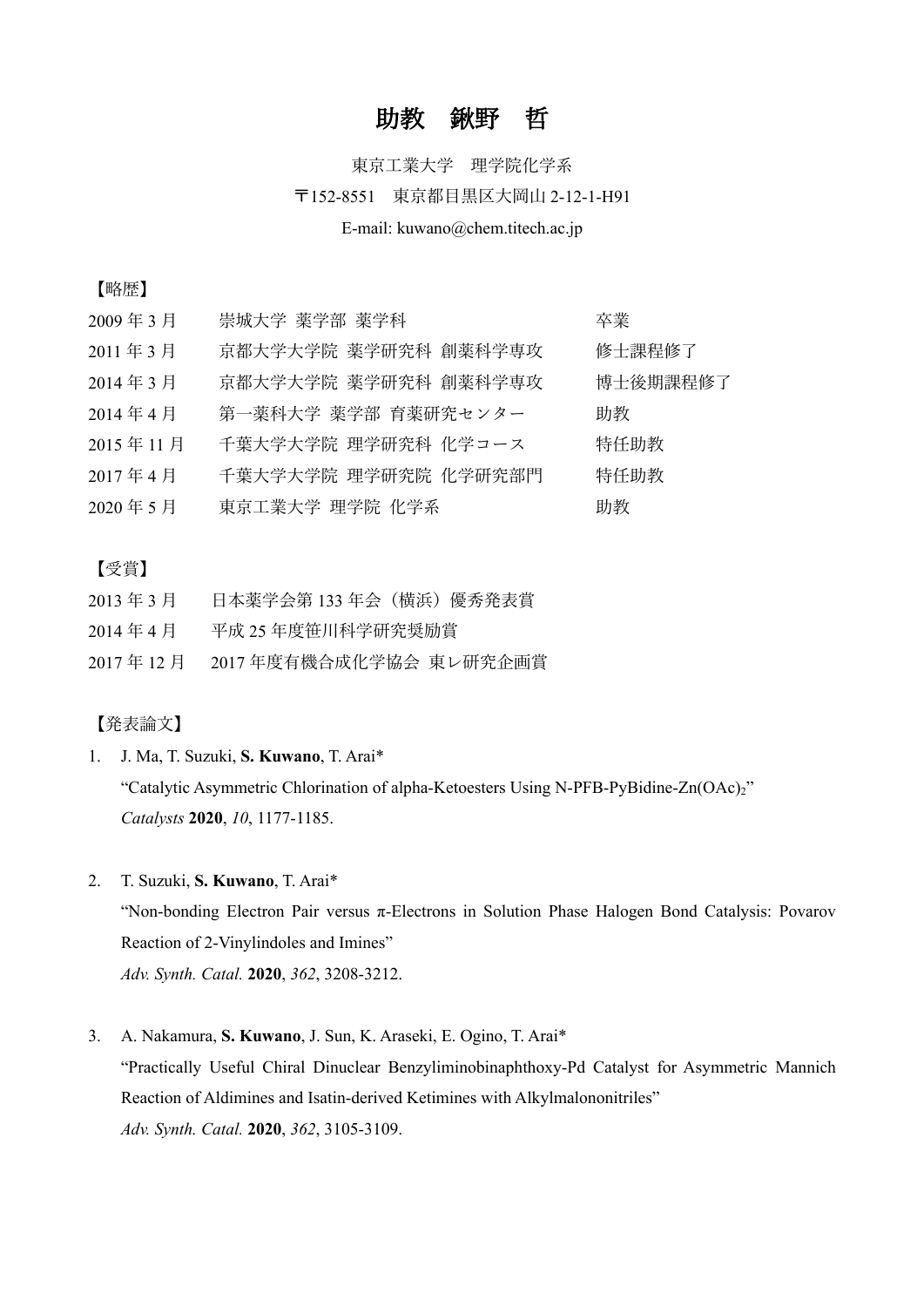- 4. **S. Kuwano**, Y. Nishida, T. Suzuki, T. Arai\* "Catalytic Asymmetric Mannich-Type Reaction of Malononitrile with *N*-Boc α-Ketiminoesters Using Chiral Organic Base Catalyst with Halogen Bond Donor Functionality" *Adv. Synth. Catal.* **2020**, *362*, 1674-1678. (featured by *Synfacts* **2020**, *16*, 0736.)
- 5. **S. Kuwano**,\* Y. Hosaka, T. Arai\* "Chiral Benzazaborole-Catalyzed Regioselective Sulfonylation of Unprotected Carbohydrate Derivatives" *Chem. Eur. J.* **2019**, *25*, 12920-12923.
- 6. T. Arai,\* Y. Iimori, M. Shirasugi, R. Shinohara, Y. Takagi, T. Suzuki, J. Ma, **S. Kuwano**, H. Masu "Bis(imidazolidine)pyridine-CoCl2: A Novel, Catalytically Active Neutral Complex for Asymmetric Michael Reaction of 1,3-Carbonyl Compounds with Nitroalkenes" *Adv. Synth. Catal.* **2019**, *361*, 3704-3711.
- 7. **S. Kuwano**, T. Suzuki, M. Yamanaka, R. Tsutsumi, T. Arai\* "Catalysis Based on C−I···π Halogen Bonds: Electrophilic Activation of 2-Alkenylindoles by Cationic Halogen-Bond-Donors for [4+2] Cycloadditions" *Angew. Chem. Int. Ed.* **2019**, *58*, 10220-10224.
- 8. **S. Kuwano**,\* Y. Hosaka, T. Arai\* "Chiral Benzazaborole as Catalyst for Enantioselective Sulfonylation of *cis*-1,2-Diols" *Org. Biomol. Chem.* **2019**, *17*, 4475-4482. (Selected as a "Inside Front Cover")
- 9. **S. Kuwano**, T. Suzuki, Y. Hosaka, T. Arai\* "Chiral Organic Base Catalyst with Halogen Bonding Donor Functionality: Asymmetric Mannich Reaction of Malononitrile with N-Boc Aldimines and Ketimines" *Chem. Commun.* **2018**, *54*, 3847-3850.

10. **S. Kuwano**, T. Suzuki, T. Arai\* "2-Iodoimidazolinium Salt-catalyzed Friedel–Crafts Reaction: Synthesis of Bis(indolyl)methane Alkaloids"

*Heterocycles*, **2018**, *97*, 163-169.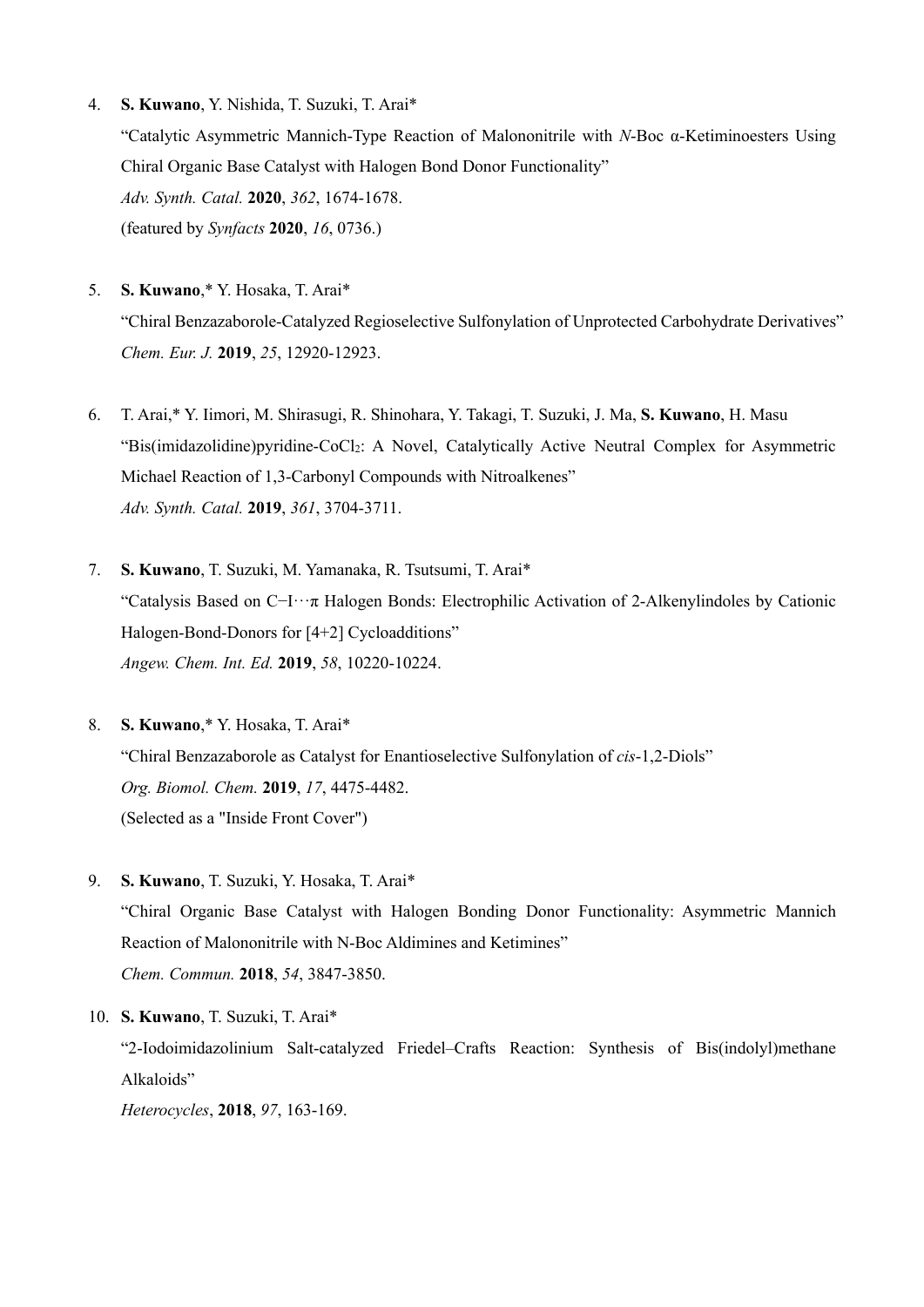11. T. Arai,\* T. Tosaka, **S. Kuwano**

"Catalytic Asymmetric Mannich Reaction of Isatin-derived *N*-Boc Imines with Malononitrile by Bis(imidazolidine)-derived Pincer Rh Complex" *ChemistrySelect.* **2017**, *2*, 7368-7371.

- 12. B. Kang, Y. Wang, **S. Kuwano**, Y. Yamaoka, K. Takasu,\* K. Yamada\* "Site-selective Benzoin-type Cyclization of Unsymmetrical Dialdoses Catalyzed by N-Heterocyclic Carbenes for Divergent Cyclitol Synthesis" *Chem. Commun.* **2017**, *53*, 4469-4472.
- 13. T. Arai,\* T. Suzuki, T. Inoue, **S. Kuwano** "Chiral Bis(imidazolidine)iodobenzene (I-Bidine) Organocatalyst for Thiochromane Synthesis Using an Asymmetric Michael/Henry Reaction" *Synlett* **2017**, *28*, 122-127.
- 14. **S. Kuwano**,\* T. Masuda, K.Yamaguchi, T. Arai "N-Heterocyclic Carbene-promoted [3+2] Cycloaddition of Allenyl Sulfone and Arylidenemalononitriles" *Heterocycles*, **2017**, *95*, 232-242.
- 15. Y. Wang, R. Oriez, **S. Kuwano**, Y. Yamaoka, K. Takasu, K. Yamada\* "Oxa- and Azacycle-formation via Migrative Cyclization of Sulfonylalkynol and Sulfonylalkynamide with N-Heterocyclic Carbene" *J. Org. Chem.* **2016**, *81*, 2652-2664.
- 16. **S. Kuwano**,\* T. Masuda "N-Heterocyclic Carbene Catalyzed Monoacylation of Vicinal Diols" *Synthesis* **2016**, *48*, 573-578.
- 17. T. Arai,\* C. Tokumitsu, T. Miyazaki, **S. Kuwano**, A. Awata "Catalytic Asymmetric [3+2]-Cycloaddition for Stereodivergent Synthesis of Chiral Indolyl-pyrrolidines" *Org. Biomol. Chem.* **2016**, *14*, 1831-1839.
- 18. B. Kang, T. Sutou, Y. Wang, **S. Kuwano**, Y. Yamaoka, K. Takasu,\* K. Yamada\* "N-Heterocyclic Carbene-Catalyzed Benzoin Strategy for Divergent Synthesis of Cyclitol Derivatives from Alditols"

*Adv. Synth. Catal.* **2015**, *357*, 131-147.